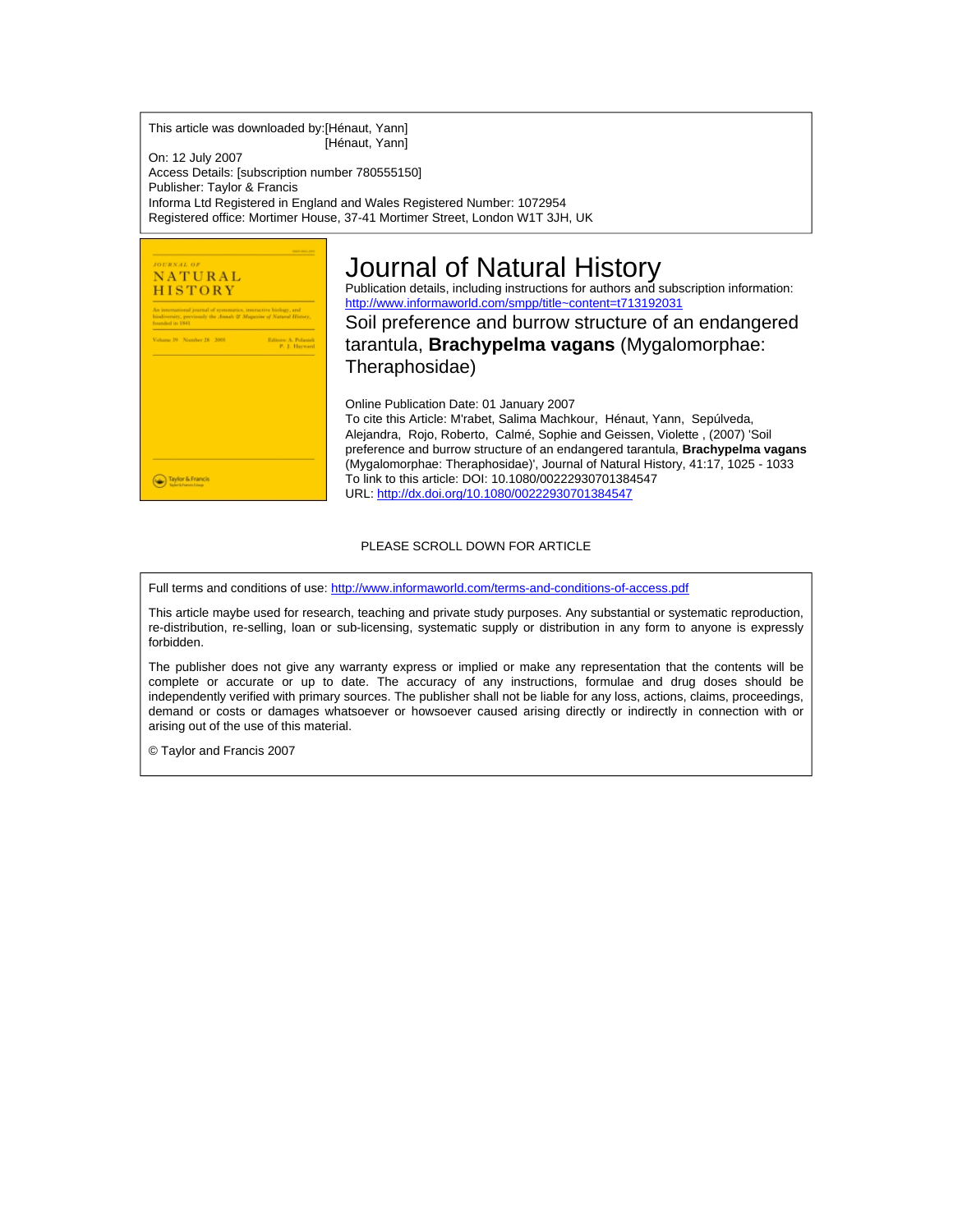# Soil preference and burrow structure of an endangered tarantula, Brachypelma vagans (Mygalomorphae: Theraphosidae)

## SALIMA MACHKOUR M'RABET<sup>1</sup>, YANN HÉNAUT<sup>1</sup>, ALEJANDRA SEPÚLVEDA<sup>2</sup>, ROBERTO ROJO<sup>1</sup>, SOPHIE CALMÉ<sup>1</sup> & VIOLETTE  $G EISSEN<sup>2</sup>$

 $^1$ Ecología y Conservación de Fauna Silvestre, El Colegio de la Frontera Sur, Chetumal, Quintana Roo, Mexico, and <sup>2</sup>Laboratorio de Análisis de Suelos, El Colegio de la Frontera Sur, Villahermosa, Tabasco, Mexico

*(*Accepted 2 April 2007)

#### Abstract

Brachypelma vagans is an endangered tarantula included in Appendix II of CITES because of its popularity as a pet. However, little is known about its ecology, in particular microhabitat choices. In this work we analyse the structure of the vegetation surrounding burrows of this tarantula, as well as soil preference for the burrow at different sites in relation to the density of the species. We also offer the first description of the burrow of this spider. Brachypelma vagans mostly uses open sites with low vegetation for establishing its burrow, rather than primary or secondary forest. The burrows are essentially built in sites with deep clay soils, whereas sandy soils or soils with a high density of roots and stones are avoided. The soil characteristics may be the key factor determining the presence of B. vagans. The burrow of B. vagans is deep and complex, exhibiting various chambers, even if only one seems to be used by the occupant. The structure of the burrow and soil characteristics are obviously related. These results could help determine the real distribution of B. vagans within its geographic range, and might be useful for a better management focused on protection and reintroduction.

Keywords: Arachnida, Brachypelma vegans, burrow structures, conservation, Mexican Redrump Tarantula, microhabitat, soil characteristics, Yucatan

### Introduction

Many species of Mexican tarantulas of the genus Brachypelma (Mygalomorphae: Theraphosidae) have populations with limited distribution on parts of the Pacific and Caribbean costs (Yáñez and Floater 2000). The limited geographic distribution of this genus, the destruction of its habitat, the high mortality rates in juveniles, the age of sexual maturity (7–8 years for males, 9–10 years for females), and its high value in the pet trade, make all species of Brachypelma endangered (Baerg 1958; Locht et al. 1999).

ISSN 0022-2933 print/ISSN 1464-5262 online  $\odot$  2007 Taylor & Francis DOI: 10.1080/00222930701384547

Correspondence: Yann Hénaut, Ecología y Conservación de Fauna Silvestre, El Colegio de la Frontera Sur, Avenida Centenario Km 5.5, AP 424, 77900 Chetumal, Quintana Roo, Mexico. Email: yann@ecosur-qroo.mx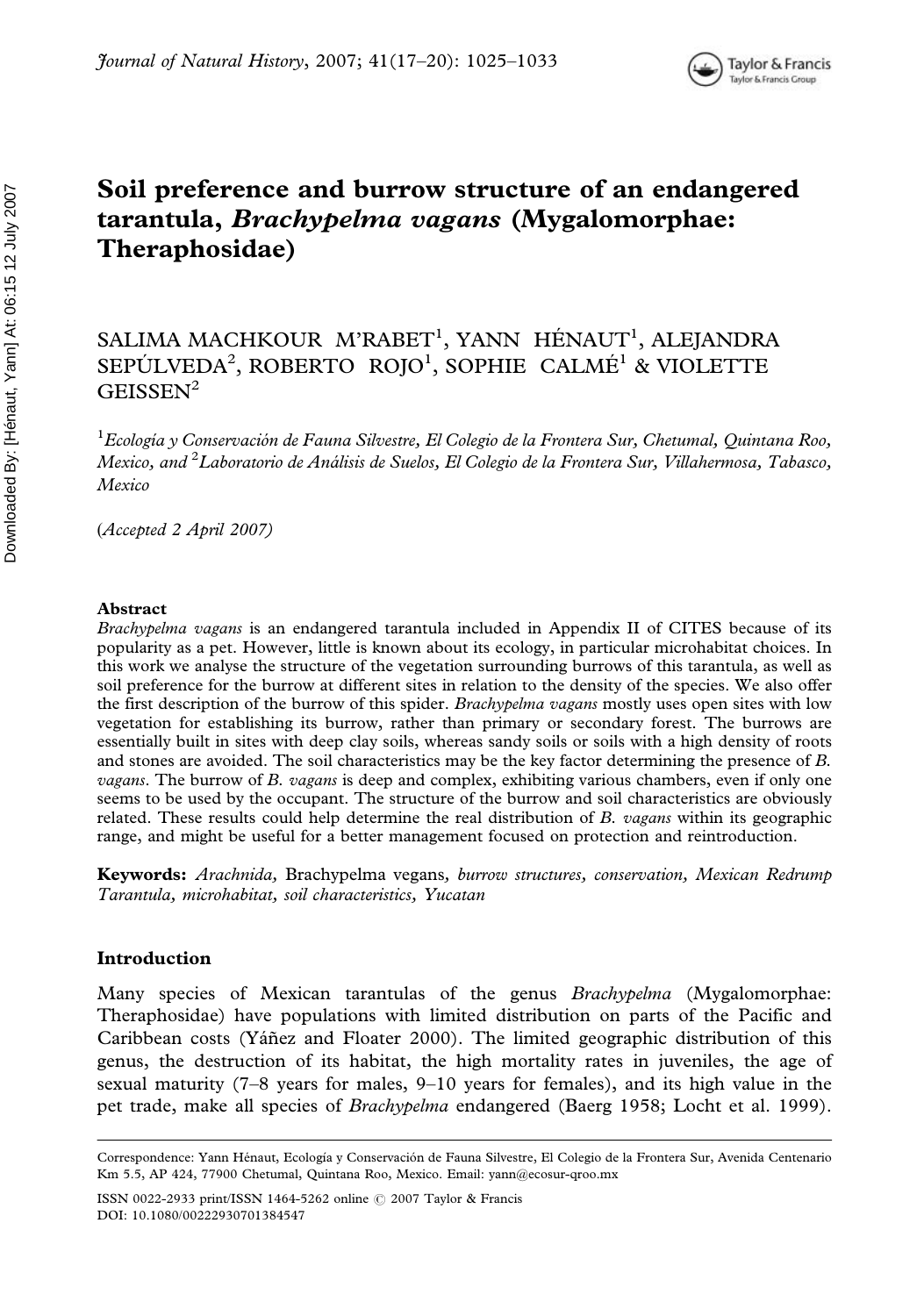Consequently, the genus is listed in Appendix II of CITES. Even though these tarantulas are officially protected, few efforts have been made to increase knowledge of their ecology (Yáñez and Floater 2000; Machkour M'Rabet et al. 2005) and behaviour (Blein et al. 1996; Locht et al. 1999; Reichling 2000), notwithstanding the usefulness of such data to protect them. In fact, most studies on Brachypelma tarantulas concern their geographic distributions (Valerio 1980; Smith 1986, 1994; Baxter 1993; Edwards and Hibbard 1999; Locht et al. 1999) and their systematics (Coddington and Levi 1991; Pérez-Miles 1992; Pérez-Miles et al. 1996).

Natural history of the genus *Brachypelma* offers interesting clues to factors that might be significant for the persistence of the species, such as the functions of the burrow (Yáñez and Floater 2000). These spiders spend the day in burrows which have a sole entrance, slightly wider than the spider's body (Marshall 1996), and closed with silk to limit water loss (Baerg 1958). They are nocturnal predators feeding mainly on ground-dwelling arthropods, and possibly on small vertebrates (Marshall 1996). The predation site is usually the burrow itself, and the spiders spin silk around the entrance to transmit the vibrations of prey movement  $(Y \land \text{añez}$  and Floater 2000). The burrow also serves as nesting site, where females make large silken egg sacs, 4–5 cm in diameter, containing around 300 young, and spiderlings stay with the mother for several weeks before they disperse (Moore 1994). Despite these important functions, the structure of *Brachypelma* burrows is poorly known, except for one species, Brachypelma klaasi (Schmidt and Krause, 1994) (Yáñez and Floater 2000).

Here we focus on one species of *Brachypelma, B. vagans* (Ausserer, 1875), commonly known as the Mexican Redrump Tarantula (Breene 1995). This species is reported from southern Mexico, Belize, El Salvador, Guatemala, Honduras, and northern Costa Rica (Valerio 1980), but it has also been recorded in the wild in Florida (Edwards and Hibbard 1999), where trade has promoted its dispersion out of its natural range. As for most tarantulas, the biology and ecology of B. vagans are poorly known (Carter 1997; Yáñez et al. 1999; Machkour M'Rabet et al. 2005), and no information on its habitat characteristics has been published.

The present study is part of a larger project aimed at gaining greater understanding of the ecology and biology of this endangered tarantula. Here we analyse the distribution of B. vagans in relation to one of its habitat characteristics, the soils where the spiders excavate their burrows. In addition, we describe for the first time the architecture of the burrow of this species.

### Methods

#### Study area

The study took place in southern Mexico, next to the Calakmul Biosphere Reserve (CBR), in the state of Campeche (Mexico), in an area of approximately 70 km<sup>2</sup>. Natural vegetation in this area is dominated by semi-humid tropical forest, and typical soils are Leptosols. The climate is tropical semi-humid with a mean annual temperature around  $26^{\circ}$ C, and rainfall averaging 1300 mm annually. The rainy season starts in late May and finishes in October. This study was carried out in June 2004.

We collected soil samples and estimated tarantula densities in seven sites, two in forests, and five in four different villages (Figure 1). The forest sites were: (1) a natural mature forest (MF:  $18^{\circ}11'$ N,  $89^{\circ}45'$ W; 274 m) with no noticeable human activity, with a litter of approximately 3 cm thick covering the forest ground; (2) a secondary forest 10 years old (SF: 18<sup>o</sup>11'N, 89<sup>o</sup>46'W; 280 m), with a closed canopy and a mix of a thin litter (<2 cm)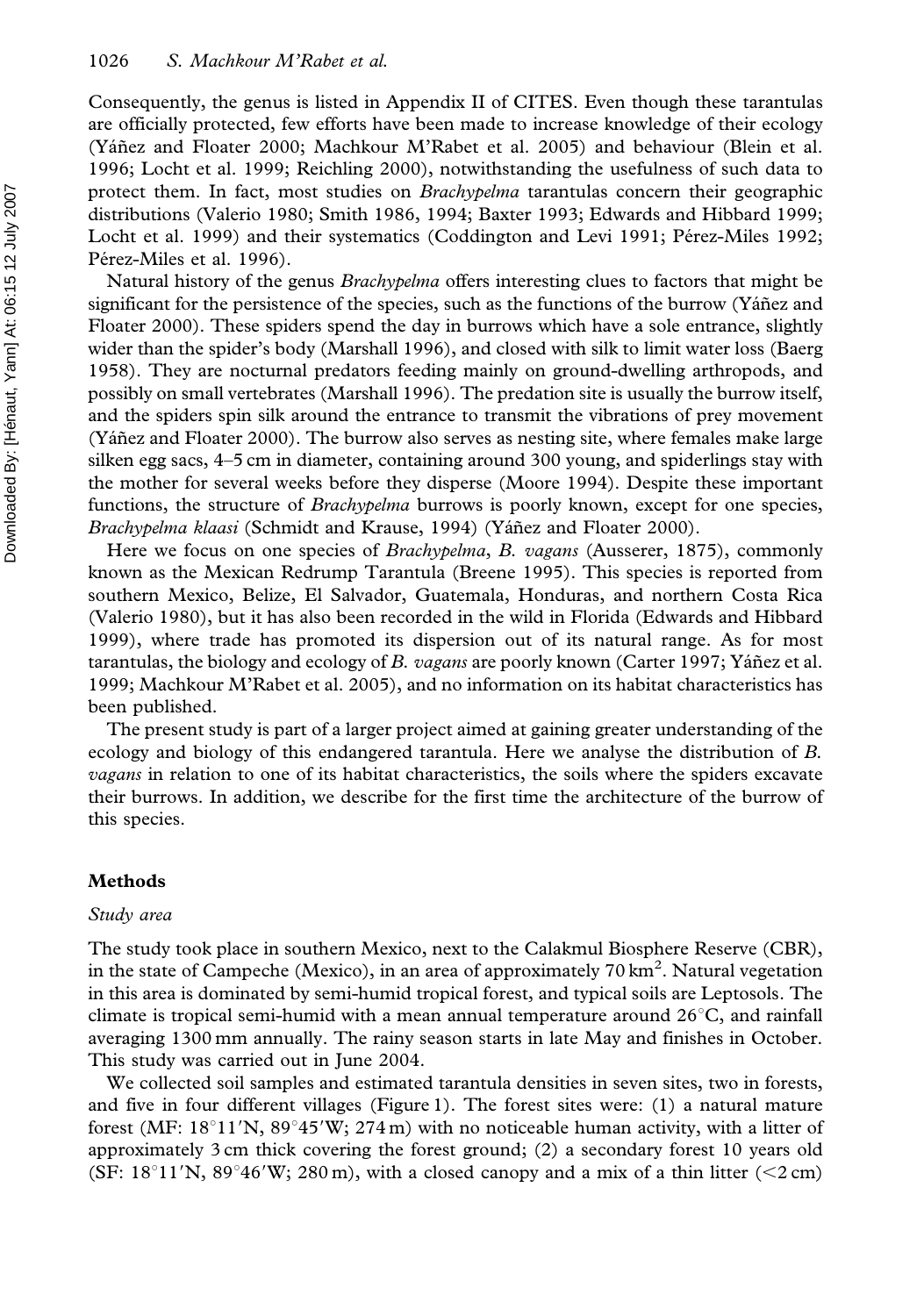

Figure 1. Study sites of Brachypelma vagans in the Greater Calakmul Region in southern Mexico. See ''Methods'' for codes.

and bare ground. The four study villages were surrounded by traditional agrosystems interspersed with forest remnants. In the centre of each village is the football field, surrounded by wood houses, each one with a backyard. In the village ''11 de Mayo'', we established one plot in a backyard (B11M:  $18°09'N$ ,  $89°45'W$ ; 267 m) and another in the football field (F11M:  $18^{\circ}09'$ N,  $89^{\circ}46'$ W; 266 m). In the other three villages we established the plots in the football fields: village "Ley de Fomento Agrario" (FLF: 18°06'N, 89°41'W; 264 m), village "San Miguel" (FSM:  $18^{\circ}09'N$ ,  $89^{\circ}43'W$ ; 260 m), and village "Cristóbal Colón" (FCC: 18°22'N, 89°45'W; 248 m).

#### Spider sampling and burrow description

We sampled each site during daytime from 10:00 to 14:00 h on a single 400  $m<sup>2</sup>$  area, looking for silk or food disposals at the burrows' entrances, which showed they were inhabited. We recorded the number of B. vagans spiders, to estimate spider density at each site.

We excavated 12 burrows (six occupied by females and six by spiderlings) on the B11M site to determine their structures (Figure 1). Before excavating, we removed the tarantula with a small stick and caught it carefully. We determined the orientation of the burrow and excavated parallel to it, starting at 10 cm from the entrance. We gradually removed the soil in the direction of the burrow to discover it, and clear a cross-section. For each burrow, we took the following measures: diameter of the entrance; length of the tunnel (from the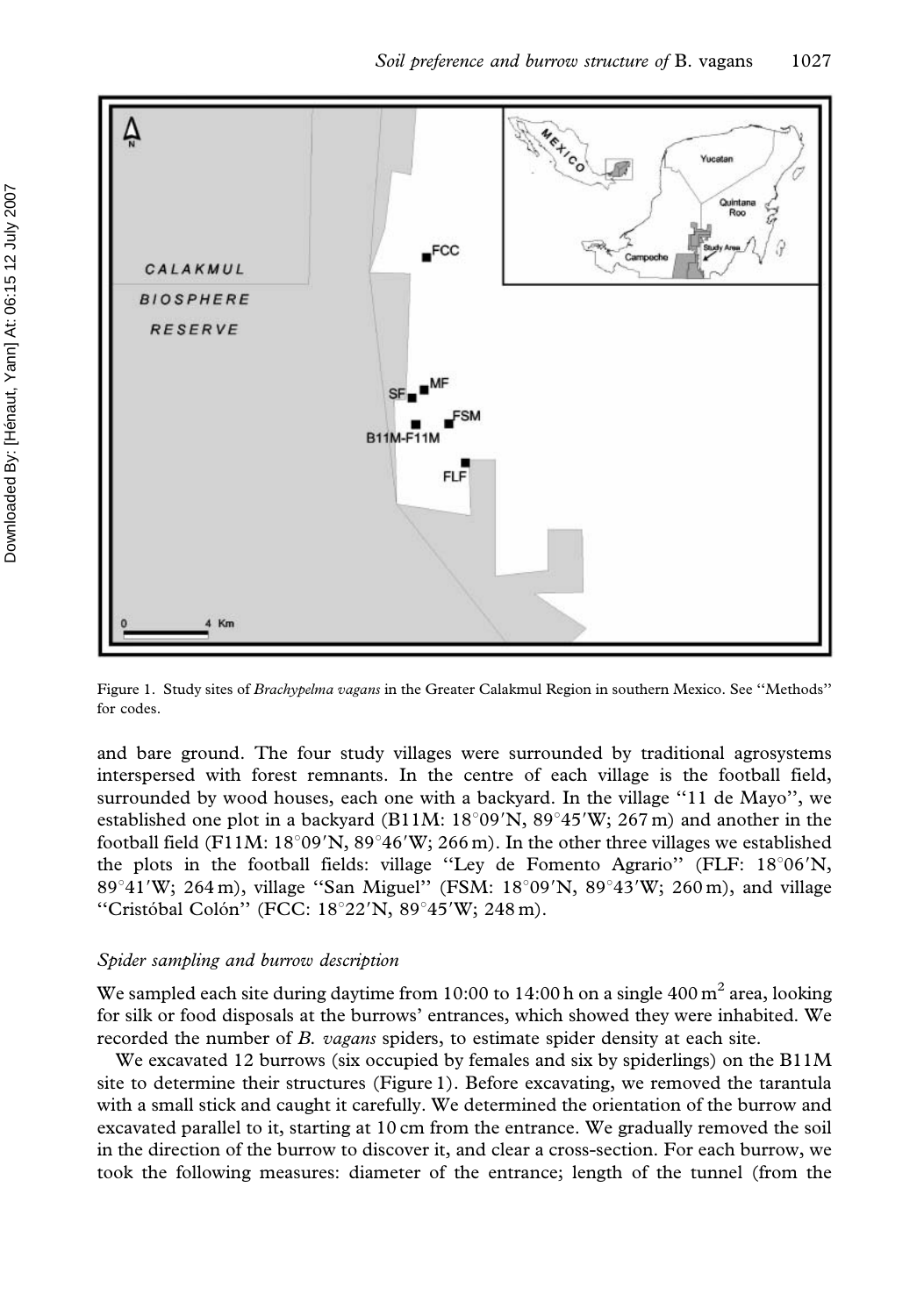burrow entrance to the entrance of the ultimate chamber); depth of the burrow (from the surface to the deepest point of the burrow); height, length and width of the chamber(s). If found, we also collected moults and consumed prey, that were later determined.

#### Soil analysis

To derive information on possible influence of soil properties on spider density and burrow characteristics, we analysed soil samples at the seven sites on the same  $400 \text{ m}^2$  plots used for the evaluation of spider densities. At each site we determined from a soil profile the following soil characteristics using field methods described by Boden (1994): humidity, pF  $(pF=log \Psi$  (cm) with  $\Psi$ =tension of soil humidity; the higher pF, the drier the soil), depth, density of roots  $(D_{\text{roots}})$ , percentage of stones (Stones), and vegetation cover (VC). Vegetation cover was the visually estimated percentage of shrub and tree cover in the  $400 \text{ m}^2$  plot. From each soil profile, we collected soil samples of the A-horizons. From soil samples we determined the pH (KCl), texture and apparent density  $(D_{\text{app}})$ , using standard methods described by Secretaría de Medio Ambiente y Recursos Naturales (2000). Furthermore, we characterized soil structure by the composition of different types of structures (G3: single grain structure  $\leq$ 2 mm; G7: granular structure 2–10 mm; G8: subpolyedric structure 10–20 mm; G12: clod structure 20–50 mm; G13: fragment structure .50 mm; Boden 1994).

#### Statistical analyses

The densities of spiders were compared with a maximum likelihood ratio test. To investigate the relationship between tarantula density and soil characteristics, we ran a principal component analysis (PCA). We compared all measures of the single-chamber burrows occupied by females or juveniles using a Mann–Whitney  $U$  test. All analyses were performed with the software Statistica version 6.1 (StatSoft Inc., Tulsa, OK, USA).

#### Results

#### Relationship between density of B. vagans and soil characteristics

The density of tarantulas at each site varied from 0 in the forest sites (MF and SF) to 0.1 spiders per  $m<sup>2</sup>$  in F11M (Table I). Among the sites with tarantulas, the density varied significantly from FCC to F11M ( $G=64.27$ ; 4 df;  $P<0.0001$ ). As for soil variables, most of them varied strongly between samples (Table I), except apparent density and pH, which were excluded from the PCA.

The first three principal components of the PCA explained 86% of the variance, with the first contributing to 44%, the second to 28%, and the third to 14%, of total variance. The first principal component clearly separated the sites according to their spider density and soil texture (Figure 2). Sites without or with few spiders (MF, SF, and FCC) had sandy loam soils with very fine aggregates and many stones (eigenvalues for B. *vagans* density:  $-0.85$ , sand: 0.73, silt: 0.74, G3: 0.66, stones: 0.85). On the other side, sites with high tarantula density (B11M, F11M, FSM, and FLF) exhibited deep clayish soils with large aggregates (eigenvalues for depth:  $-0.73$ , clay:  $-0.84$ , G8:  $-0.75$ , G12:  $-0.65$ , G13:  $-0.63$ ). The second principal component revealed a humidity gradient coupled with a gradient of medium aggregates, with more humid sites showing higher percentages of G7 (eigenvalues for pF:  $-0.77$ , G7: 0.98). F11M and FCC were the driest sites, whereas the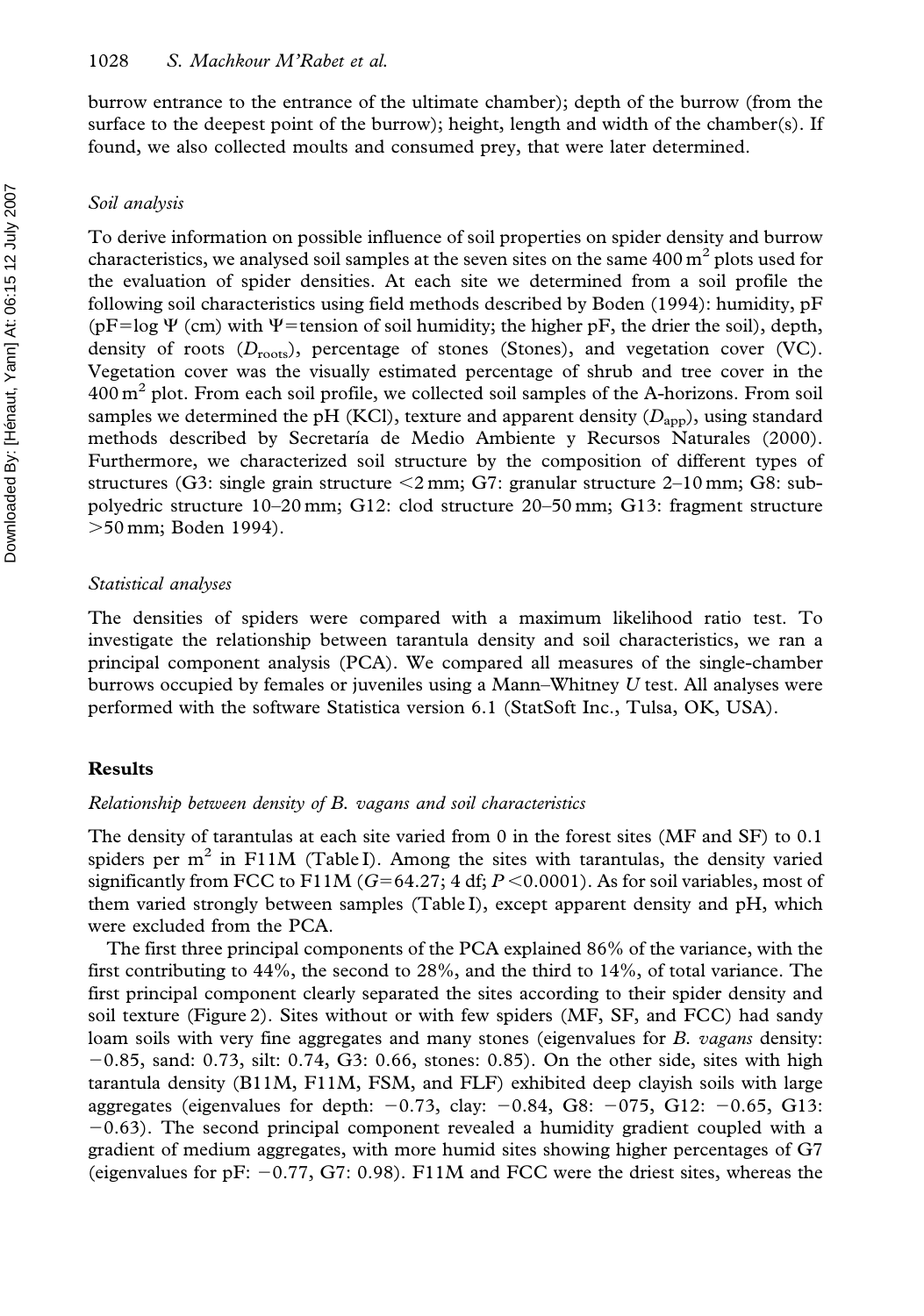|                                                  | <b>Sites</b> |              |            |              |              |              |          |
|--------------------------------------------------|--------------|--------------|------------|--------------|--------------|--------------|----------|
| Variables measured                               | B11M         | F11M         | <b>FLF</b> | <b>FSM</b>   | FCC          | MF           | SF       |
| B. vagans density (individuals per ha)           | 600          | 1000         | 280        | 100          | 35           | $\Omega$     | $\Omega$ |
| pH                                               | 6.8          | 6.8          | 6.8        | 7.0          | 6.8          | 6.9          | 6.9      |
| $D_{\rm app}$ (g cm <sup>-3</sup> )              | 0.68         | 0.68         | 0.68       | 0.71         | 0.68         | 0.69         | 0.69     |
| Sand $(\% )$                                     | 35.2         | 41.5         | 36.8       | 43.8         | 48.1         | 51.5         | 48.1     |
| Clay $(\% )$                                     | 52.2         | 48.3         | 46.3       | 46.1         | 5.2          | 37.8         | 5.2      |
| Silt $(\%)$                                      | 12.6         | 10.2         | 16.9       | 10.1         | 46.7         | 10.7         | 46.7     |
| pF                                               | 3            | 4            | 3          | 3            | 5            | 4            | 3        |
| Depth (cm)                                       | 45           | 41           | 12         | 42           | 8            | 22           | 25       |
| Stones $(\% )$                                   | $\Omega$     | 1            |            | 3            | 40           | 25           | 7        |
| $G3 \; (%)$                                      | $\Omega$     | $\Omega$     | $\Omega$   | $\Omega$     | 100          | $\Omega$     | $\Omega$ |
| $G7$ (%)                                         | 99           | 30           | 80         | 90           | $\Omega$     | 100          | 99       |
| G8(%)                                            |              | 40           | 20         | 8            | $\Omega$     | $\Omega$     |          |
| $G12$ (%)                                        | $\Omega$     | 20           | $\Omega$   | 2            | $\Omega$     | $\mathbf{0}$ | $\Omega$ |
| G13 $(%)$                                        | $\Omega$     | 10           | $\Omega$   | $\mathbf{0}$ | $\Omega$     | $\Omega$     | $\Omega$ |
| $D_{\text{Roots}}$ (number per dm <sup>2</sup> ) | 4            | 8            | 4          | 8            | 8            | 50           | 15       |
| VC $(\% )$                                       | 40           | $\mathbf{0}$ | $\Omega$   | $\mathbf{0}$ | $\mathbf{0}$ | 100          | 100      |

Table I. Soil characteristics and densities of Brachypelma vagans in the seven sites sampled.

See ''Methods'' for codes.

forests (MF and SF), the backyard (B11M), and two other football fields (FSM and FLF) were more humid (Figure 2). The third principal component was mainly a gradient of root density (eigenvalue for  $D_{\text{root}}$ : -0.81) that clearly separated the forest sites (MF and SF) from the others (B11M, F11M, FCC, FSM, and FLF).



Figure 2. Principal components 1 and 2 extracted from the analysis of the tarantula densities and soil characteristics (squares) at seven sites (circles). See ''Methods'' for codes.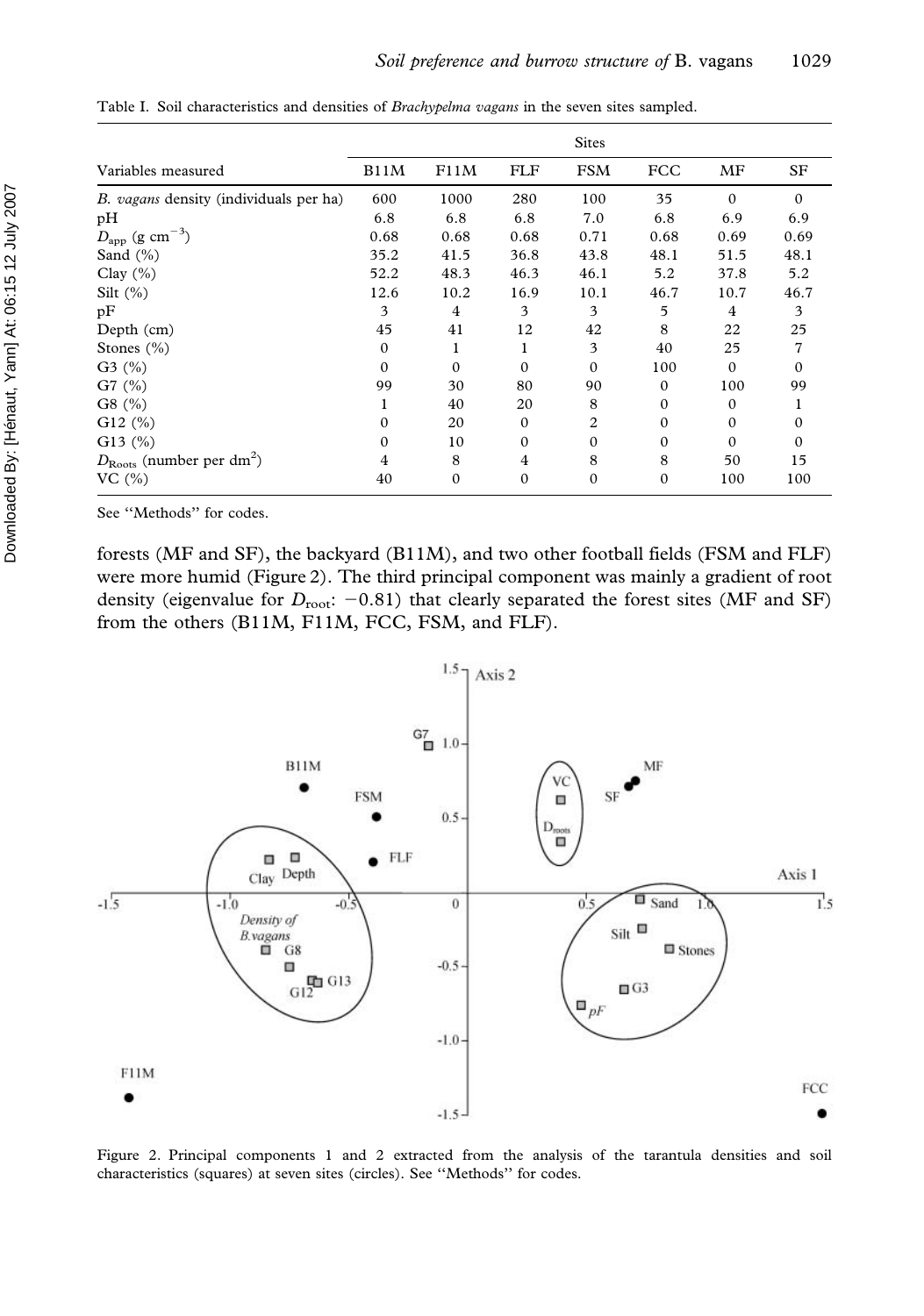#### Burrow description

All burrows of females had at least one chamber (four had one chamber, one had two chambers, and one had four chambers), whereas only 33% of spiderlings' burrows had one chamber and the remaining had no chamber at all. The more common burrows (10 out of 12 excavated) consisted of a horizontal tunnel followed by a vertical tunnel with or without a chamber at its end (Figure 3C, D). The depth of these burrows was always around 20 cm, and the dimensions of the chambers were similar irrespective of spider age (entrance diameter:  $U_{1,10}$ =6, P=0.20; tunnel length:  $U_{1,10}$ =8, P=0.39; burrow depth:  $U_{1,10}$ =11, P=0.83; chamber height:  $U_{1,6}=3$ , P=0.64; chamber length:  $U_{1,6}=0$ , P=0.06; chamber width:  $U_{1.6}$ =3,  $P=0.64$ ; Table II). The complex burrows (with more than one chamber) showed some differences in structure. They were significantly deeper  $(U_{1,12}=0, P=0.03)$ and generally with higher chambers  $(U_{1,12}=0.5, P=0.008)$ .

Prey remains found in female burrows (in three out of six excavated) were all in the ultimate chamber along with moults. Only one spiderling burrow (out of six excavated) contained prey remains and a moult. This burrow had no chamber, and the remains were found at the entrance and in the bend of the tunnel, along with the moult. Overall, prey remains were from seven coleopterans (Passalidae), four hymenopterans (Formicidae), and one hemipteran (Belostomatidae).



Figure 3. Structures of the burrows of *Brachypelma vagans*. (A) Burrow with four chambers; (B) burrow with two chambers; (C) prototype of single chamber burrow; (D) prototype of burrow without chamber. a, Entrance diameter of the burrow; b, length of the tunnel; c, depth of the burrow; d1–d4, length of chambers; e1–e4, width of chambers; f1–f4, height of chambers.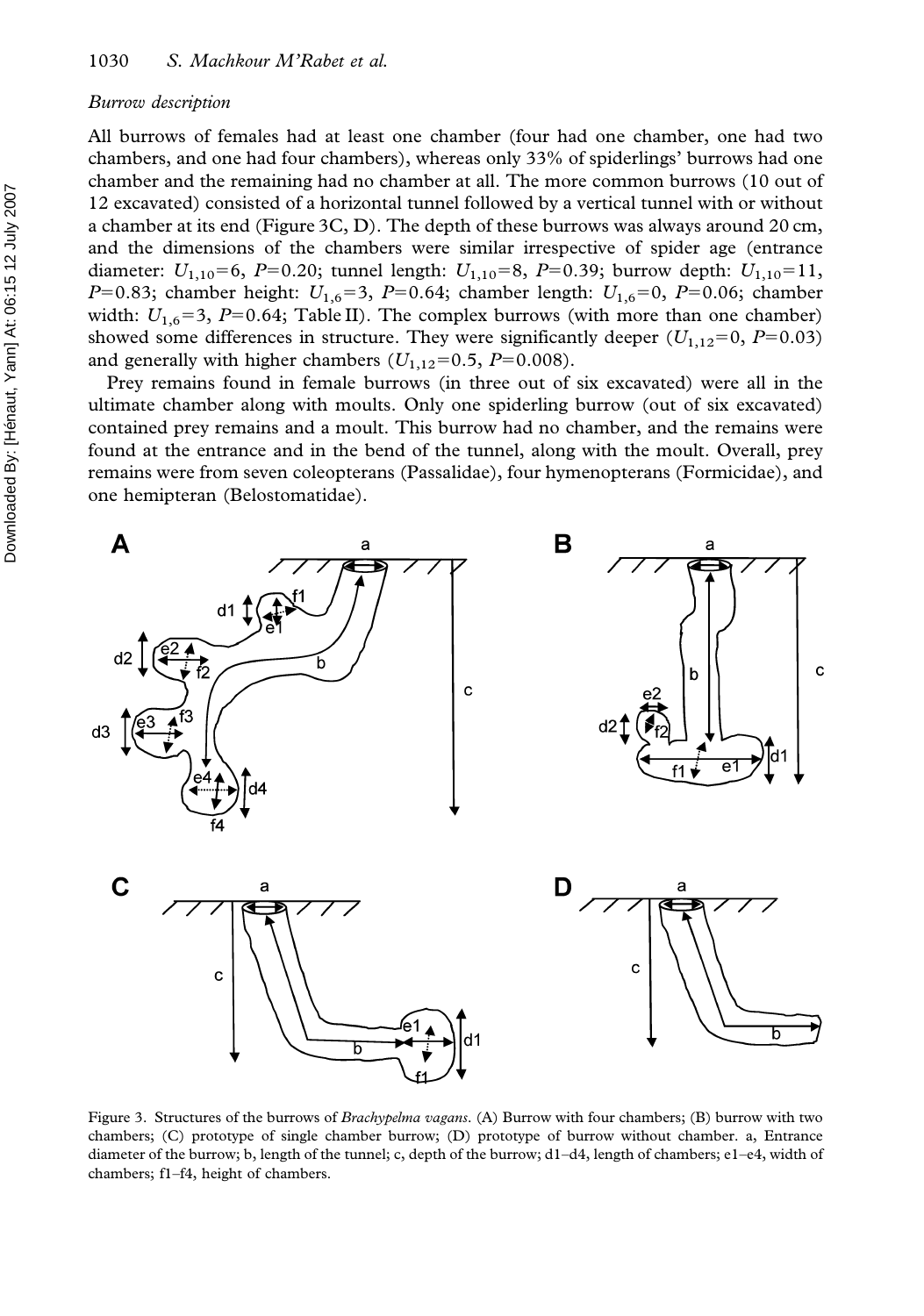|                 | Burrow type                               |                                          |                                           |                                               |                                                    |  |  |  |  |  |
|-----------------|-------------------------------------------|------------------------------------------|-------------------------------------------|-----------------------------------------------|----------------------------------------------------|--|--|--|--|--|
|                 | A                                         | B                                        | C                                         |                                               | D                                                  |  |  |  |  |  |
| Measure<br>(cm) | Four-chamber<br>burrow $(n=1)$<br>female) | Two-chamber<br>burrow $(n=1)$<br>female) | One-chamber<br>burrow $(n=4)$<br>females) | One-chamber<br>burrow $(n=2)$<br>spiderlings) | Burrow with no<br>chambers $(n=4)$<br>spiderlings) |  |  |  |  |  |
| a               | 4.2                                       | 3.8                                      | $4.8 + 0.9$                               | $3.1 \pm 0.6$                                 | $3.7 \pm 0.5$                                      |  |  |  |  |  |
| b               | 62                                        | 32                                       | $32.0 + 6.7$                              | $15.3 + 1.3$                                  | $29.7 \pm 5.5$                                     |  |  |  |  |  |
| c               | 38                                        | 40                                       | $20.0 \pm 1.4$                            | $16.5 \pm 2.5$                                | $22.5 \pm 3.8$                                     |  |  |  |  |  |
| d1              | 4                                         | 15                                       | $6.4 \pm 0.4$                             | $7.8 \pm 0.3$                                 |                                                    |  |  |  |  |  |
| e1              | 4                                         | 15                                       | $6.0 + 0.9$                               | $6.5 \pm 1.5$                                 |                                                    |  |  |  |  |  |
| f1              | 8                                         | 8                                        | $5.1 + 0.5$                               | $5.5 + 0.5$                                   |                                                    |  |  |  |  |  |
| d2              | 13                                        | 5                                        |                                           |                                               |                                                    |  |  |  |  |  |
| e2              | 17                                        | 5                                        |                                           |                                               |                                                    |  |  |  |  |  |
| f2              | 7                                         | 4                                        |                                           |                                               |                                                    |  |  |  |  |  |
| d3              | 7                                         |                                          |                                           |                                               |                                                    |  |  |  |  |  |
| e <sub>3</sub>  | 9                                         |                                          |                                           |                                               |                                                    |  |  |  |  |  |
| f3              | 7                                         |                                          |                                           |                                               |                                                    |  |  |  |  |  |
| d4              | 15                                        |                                          |                                           |                                               |                                                    |  |  |  |  |  |
| e4              | 7                                         |                                          |                                           |                                               |                                                    |  |  |  |  |  |
| f4              | 6.5                                       |                                          |                                           |                                               |                                                    |  |  |  |  |  |

Table II. Characteristics of Brachypelma vagans burrows, according to their complexity, i.e. the number of chambers.

See ''Methods'' for codes.

#### Discussion

As previously, in the same area (Machkour M'Rabet et al. 2005), we did not find tarantulas in the primary and secondary forest plots. As suggested by the PCA, the high density of roots in the forests might complicate the excavation of burrows. Conversely, we always found B. vagans in plots without (or with scattered) shrubs and trees. In these plots, spider densities reflected differences among soils. Highest burrow densities were observed in deep, clayish soils with large aggregates. On the other hand, few spiders were found in sandy loam soil with a large quantity of stones. Gotelli (1993) showed that for antlion larvae (Neuroptera: Myrmeleontidae), also a sit-and-wait predator, micro-habitat selection was strongly influenced by soil characteristics. Factors other than soil characteristics influence microhabitat selection, such as fluctuation in daily temperature and humidity, as observed in Brachypelma klaasi (Yáñez and Floater 2000). However, considering the importance of the burrow for B. vagans, as a shelter and hunting site, soil properties are certainly a key factor determining the presence of this species.

The burrows of B. *vagans* were diverse in their structures, from very simple to relatively complex. The plasticity in burrow structure had not been described previously in tarantulas. Juveniles made simple burrows with just a tunnel or with only one chamber at its end. Females tended to make more complex burrows with one to four chambers. When various chambers were present, only one, the ultimate, contained prey remains and moult, suggesting that the occupant uses this chamber only. Yáñez and Floater (2000) reported that burrow length in B. klassi varied from  $0.5$  to  $2 \text{ m}$ , depending on the site and the age of the spider. In B. vagans, burrows were shorter (from  $0.15$  to  $0.62$  m), but in juveniles the tunnel without a chamber was longer, which could compensate for the absence of the chamber.

Prey availability is an important factor governing the distribution of spiders in several species (Henschel and Lubin 1997). The sites exhibiting high tarantula densities were open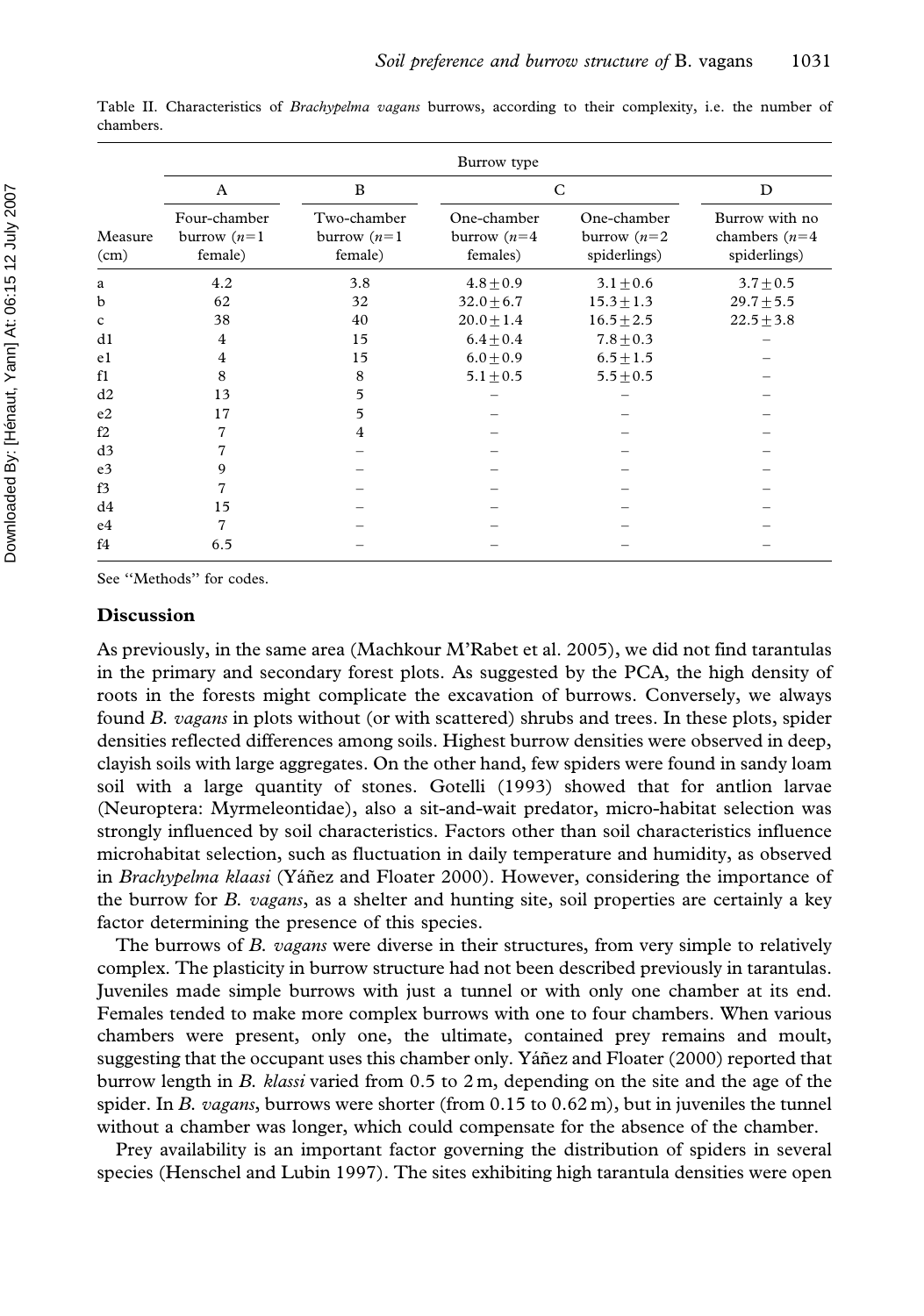and with high human activity (Machkour M'Rabet et al. 2005), which does not favour a high abundance and diversity of prey (Dor and Weissenberger 2005). Conversely, although heterogeneous in their vegetation, the forest plots did not host any B. vagans burrows (Machkour M'Rabet et al. 2005). Thus, it seems that prey availability is less important than the quality of soil for B. vagans. Moreover, tarantulas can survive a long period ( $>$ 2 months for B. klaasi) without food. Consequently, prey availability may be relatively unimportant for individual success (Yáñez and Floater 2000). We observed B. vagans catching prey such as lepidopterans or flying ants, which were also among the remains in the burrows. The strategy of these tarantulas does not appear to be catching prey all the time as do orbweaving spiders (Champion de Crespigny et al. 2001), nor does the choice of hunting site depend on prey availability as in many spiders (Gillespie 1981; Morse and Fritz 1982; Morse 1999). Their hunting strategy seems rather related to the physical quality of the microhabitat, as observed by Robinson and Lubin (1979) for Araneidae spiders. In fact, we suspect that the abundance of adult females in the backyard reflected both (1) soil selection for burrowing, and (2) exclusive competition towards juveniles. In this plot, the soil was a clayey deep soil (thus favourable), and tree and shrub cover was high compared to football fields (where it was null), allowing buffering of microclimatic conditions (Yáñez and Floater 2000). Furthermore, competitive exclusion of young spiders by adult females is known to occur during the reproductive period, because females need to eat more (Smith 1994).

As suggested by Yañes and Floater (2000) for B. klaasi, the understanding of ecological requirements of tarantulas may facilitate the re-introduction of captive-bred individuals. This study, by revealing soil and vegetation preferences for burrowing in B. vagans, as well as the spatial segregation of adults and juveniles, should help to localize the areas within its distribution range where reproductive populations of this species may be maintained.

#### Acknowledgements

We are grateful to the people of the villages 11 de Mayo, Ley de Fomento Agrario, San Miguel, and Cristóbal Colón for granting us access to their land, and for their hospitality during our stay. Thanks to Holger Weissenberger of El Colegio de la Frontera Sur (ECOSUR) for producing Figure 1. R.R. benefited from a grant given by ECOSUR to S.C. through the research assistant programme PALI.

#### References

Baerg WJ. 1958. The tarantulas. Lawrence: University of Kansas Press.

- Baxter RN. 1993. Keeping and breeding tarantulas. Ilford, Essex: Chudleigh Publishing.
- Blein W, Fauria K, Hénaut Y. 1996. How does the tarantula Lasiodora parahybana Mello-Leitão (Araneae, Theraphosidae) detect its prey? Revue Suisse de Zoologie Volume Hors Série: 71–78.
- Boden AG. 1994. Bodenkundliche Kartieranleitung. 4th ed. Stuttgart: E. Schweizerbart.
- Breene RG. 1995. Common names of arachnids 1995. South Padre Island (TX): American Tarantula Society Publisher.
- Carter N. 1997. Who's on CITES and why? Forum of the American Tarantula Society 6:172–173.
- Champion de Crespigny FE, Herberstein ME, Elgar MA. 2001. Food caching in orb-web spiders (Araneae: Araneoidea). Naturwissenschaften 88:42–45.
- Coddington JA, Levi HW. 1991. Systematics and evolution of spiders (Araneae). Annual Review of Ecology and Systematics 22:565–592.
- Dor A, Weissenberger H. 2005. Hogna subfusca (Lycosidae) versus Brachypelma vagans (Theraphosidae) in the community "11 de Mayo" in Calakmul, Campeche, Mexico: competition or predation? Entomología Mexicana 4:90–93.